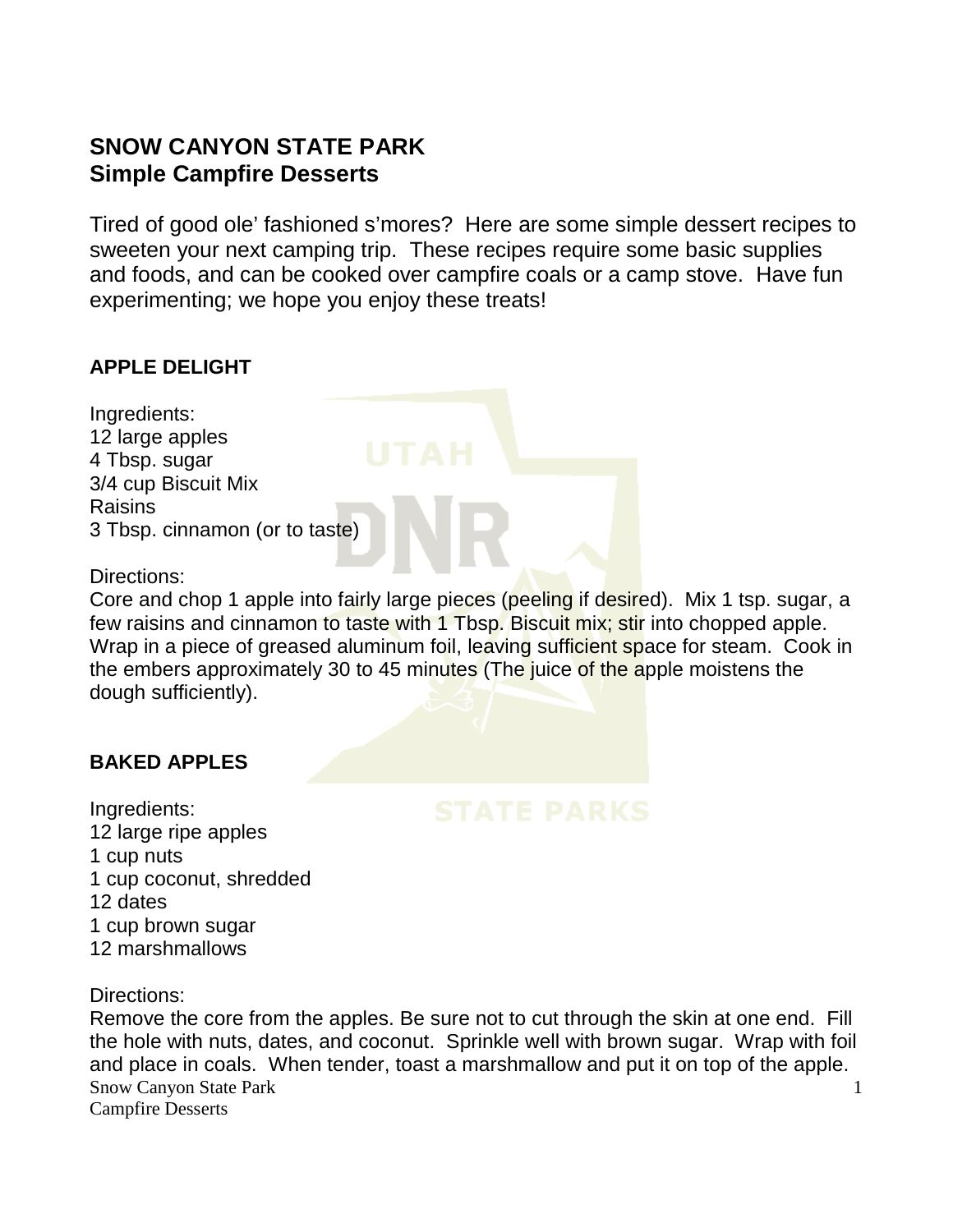## **BANANA BOATS**

Ingredients: Bananas Hershey's chocolate bar or chocolate chips Marshmallows or mini marshmallows Rolos or caramels Heavy-duty aluminum foil

Directions:

Take a banana but don't peel it! Cut with a sharp knife through the peel and about 2/3 of the flesh along the inside of the curve. Stuff with chocolate, caramels,

marshmallows, or other sweets of your choosing - have fun experimenting. Wrap in foil (not necessary but cleaner) and stick on hot coals for 5 to 10 minutes. Turn and rotate often. Remove from coals then open & scoop out the gooey innards with a spoon.

# **CAMPFIRE WAFFLE CONES**

Ingredients: Waffle Cones Chocolate Chips, M&M's or other candy of choice Marshmallows Peanut Butter Sliced fruit or other fillers of choice

Directions:

Stuff your cone to the top with yummy ingredients of your choosing. **Hint:** If using peanut butter line the inside of the cone with PB first). Wrap the cone in foil (make certain the top of the cone has a flat covering of foil so the ingredients don't ooze out) and heat over campfire. Unwrap and enjoy.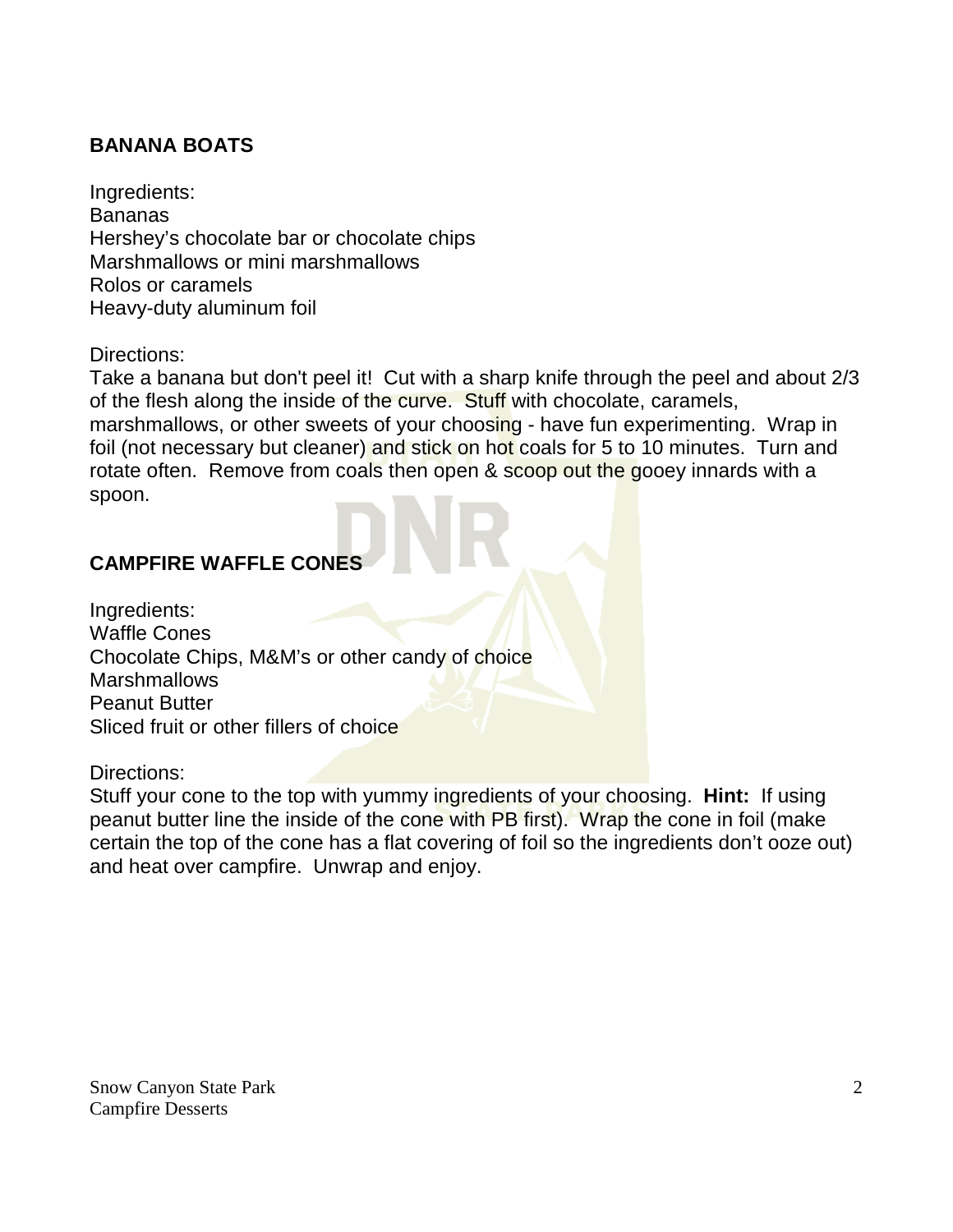#### **CAMPFIRE ECLAIRS**

Ingredients: Canned biscuit dough Vanilla pudding Chocolate frosting

Directions:

Carefully wrap the dough around a dowel roasting stick\*. Put over coals and roast the dough. Be sure to consistently turn the dough so it bakes evenly; be patient so it cooks all the way through. Slide dough from stick (the finished product should look like a cup or cylinder open at one end). Fill hole with pudding. Turn the cup on its side (be careful not to let pudding run) and frost the sides.

\*You can make your own roasting dowel by drilling a hole into a 4"long, 1-1/4" diameter dowel and gluing in a 48"x 7/16" dowel. Note: Be careful as these will burn if used over open flames or left in hot coals!

#### **CHERRY CHEESECAKE SURPRISE**

Ingredients: Pita pockets or canned biscuits Cream cheese Cherry pie filling

Directions: Take pita pockets or canned biscuits and in each spread some cream cheese followed by a dollop (large spoon) of cherry pie filling. Wrap in heavy-duty aluminum foil and warm in coals. If using canned biscuits be sure to crimp the edges and allow 5 to 10 minutes for dough to bake. The surprise is that it really does taste like Cherry Cheesecake! Eat carefully - fillings get hot!

#### **FRIED CAMP PIES**

Ingredients: 1 can (favorite flavor) fruit pie filling 1 can large biscuits (like Grands) Margarine or butter Cinnamon sugar

Snow Canyon State Park Campfire Desserts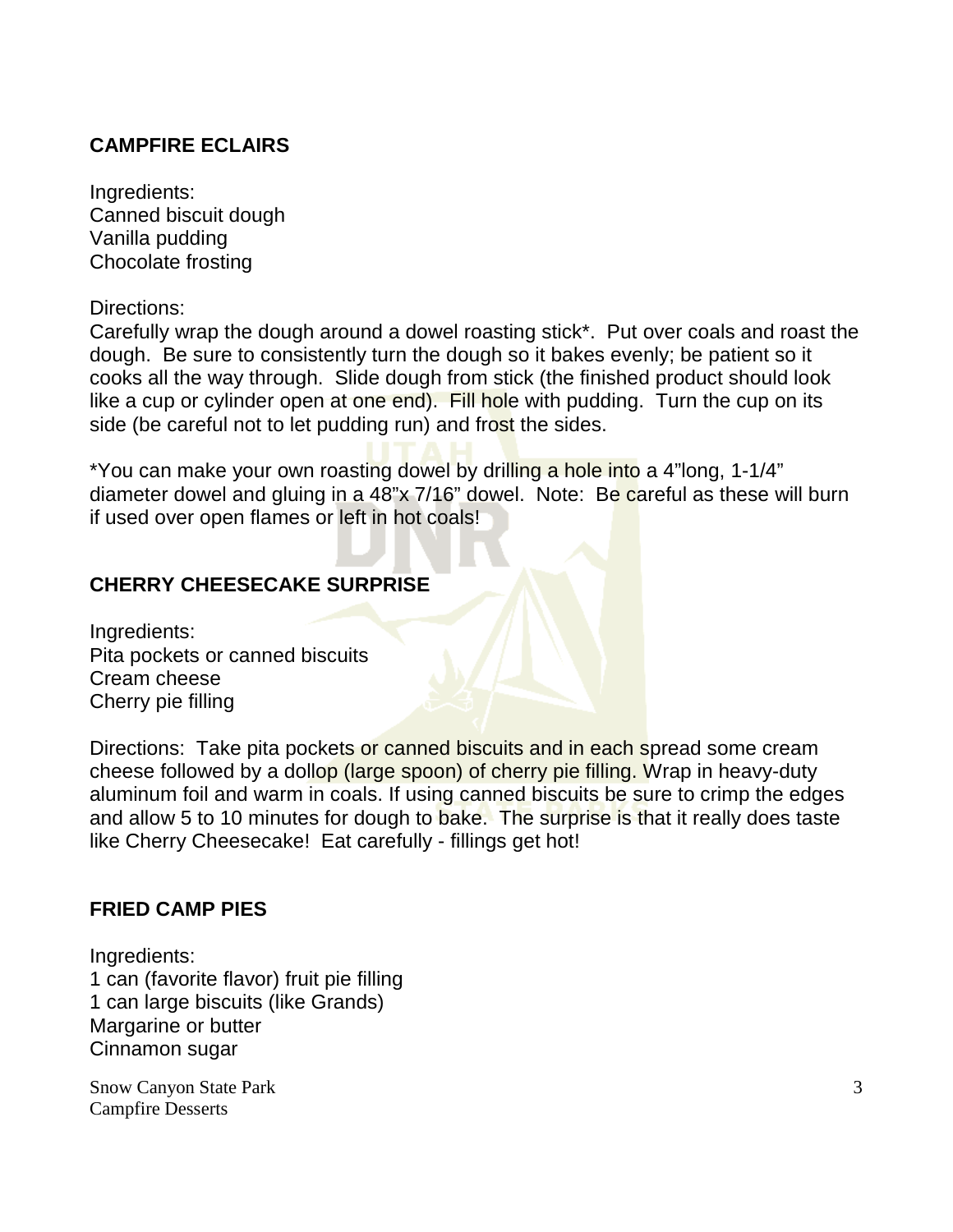Directions:

Roll out one biscuit, place large spoon of filling in center of dough, fold over and crimp edges. Place in a tin pie pan and fry in butter or margarine over coals or on low to medium heat until done, sprinkle with cinnamon sugar as soon as you remove from heat. Eat carefully! Fillings do get hot! Warning habit forming!

#### **GOOEY BISCUITS**

Ingredients: 1 can biscuits 1 bag mini-marshmallows Chocolate bars or chocolate chips

Directions:

Stretch out one of the biscuits and place a marshmallow and a few pieces of a chocolate bar or chips on top. Then take a second biscuit and place it over the first, sealing the edges. Finally, wrap in heavy-duty aluminum foil and place either in the embers of the campfire or on a grate over a fire ring.

We found it works best over a fire ring, which makes it easier to turn them over half way through cooking so one side doesn't burn. When biscuit is cooked (about 5 minutes, depending on heat of fire) remove and enjoy.

## **GRILLED CHOCOLATE-RASPBERRY BURRITOS**

Ingredients:

8-inch flour tortillas

- 1 cup semisweet chocolate chips
- 1 cup fresh raspberries
- 2 tablespoons butter, melted
- 2 tablespoons sugar
- 2 teaspoon cinnamon

#### Directions:

Stack tortillas and place in foil. Place over heat, turning occasionally until tortillas are warm and pliable. Remove and separate. Sprinkle each with chips and berries in the center. Fold in sides and roll up. Brush with melted butter. Place each on rack over

Snow Canyon State Park Campfire Desserts